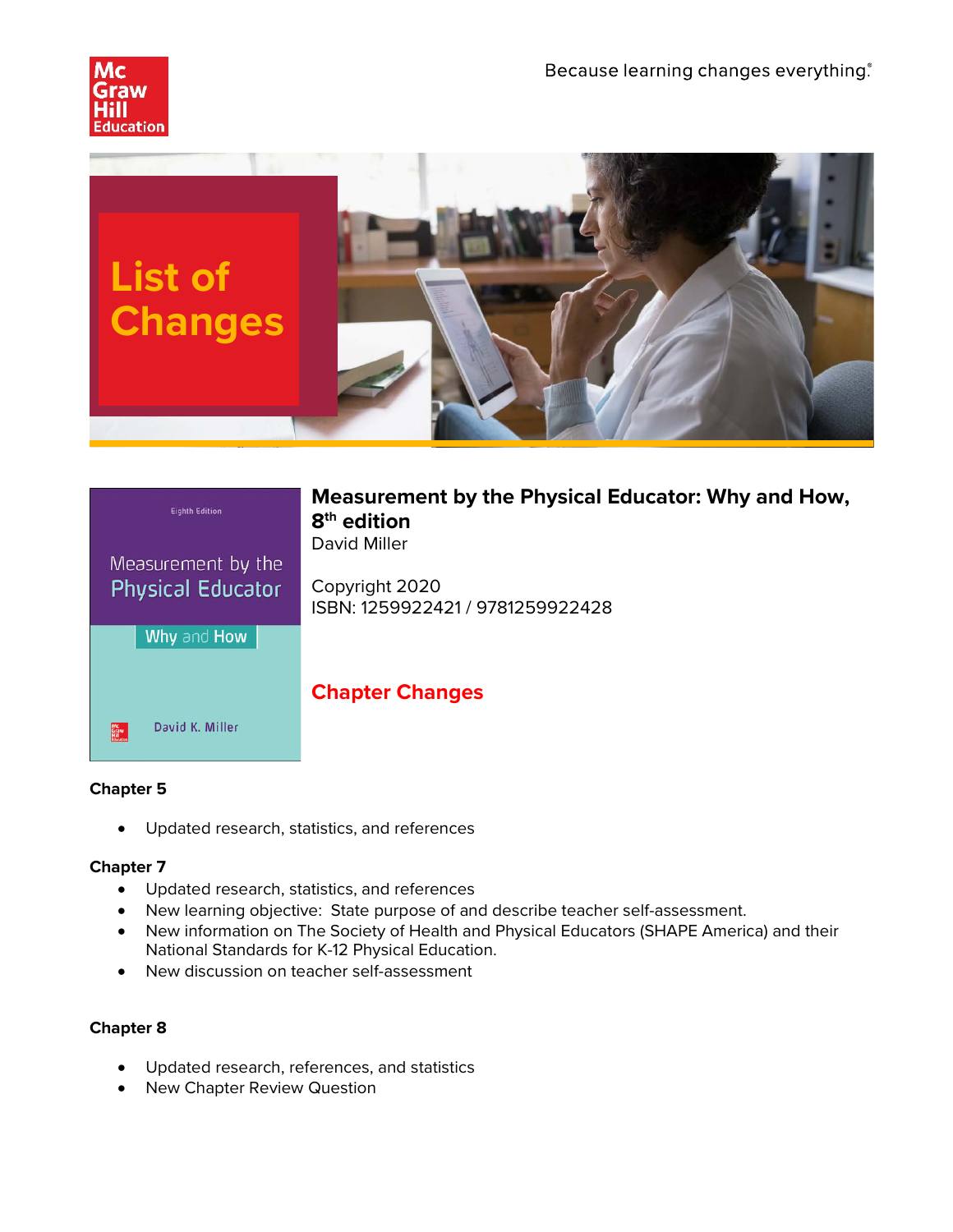# **Chapter 9**

• Updated research, statistics, and references

# **Chapter 11**

- Updated research, statistics, and references
- Revised FIGURE 11.1 The Physical Activity Readiness Questionnaire (PAR-Q+)
- Revised Table 11.3 Norms for 12-Minute Run (Yards) and 1.5 Mile Run (Minutes and Seconds) for Ages Twenty through Seventy-Nine

#### **Chapter 12**

- Updated research, references, and statistics
- New directions for administration and assessment of the V-sit Reach Test
- New Table 12.3 Percentile Norms for the V-sit Reach Test for Ages Six through Seventeen

#### **Chapter 13**

- Updated research, references, and statistics
- Revised Table 13.1 Norms for 1-Repetition Maximum (RM) Bench Press Test
- Revised Table 13.2 Norms for 1-Repetition Maximum (RM) Leg Press Test
- New directions for administration and assessment of push-ups in rhythm
- New Table 13.13. Percentile Norms for Push-ups in Rhythm for Ages Six through Seventeen

#### **Chapter 14**

- Updated research, references, and statistics
- Revised Table 14.9 Percent Body Fat Standards

#### **Chapter 15**

- Updated research, references, and statistics
- Expanded discussion on The FitnessGram, a comprehensive fitness-health battery for children and youth with software that generates reports for each individual's performance on all test components.
- Revised Table 15.1 The FITNESSGRAM--Lower End(Good) Standards of the Healthy Fitness Zone
- New information on the American College of Sports Medicine's Health-Related Physical Fitness Assessment
- New Table 15.4 Standards for the ACSM Push-up and Partial Curl-up Tests
- Revised Table 15.6 Oxygen Cost and Stepping Cadence for Stages of the Modified Canadian Aerobic Fitness Test
- Revised Table 15.7 Health Benefit Zones for Aerobic Fitness Scores, CSEP-Physical Activity for Health (CSEP-PATH)
- Revised Table 15.7 Health Benefit Zones for Aerobic Fitness Scores, CSEP-Physical Activity for Health (CSEP-PATH)
- New information on the one‐leg stance (balance) test
- Revised Figure TABLE 15.8 "Good" Health Benefit Zones for Musculoskeletal Fitness, CSEP-Physical Activity Training for Health (CSEP-PATH)
- Revised Review Problems